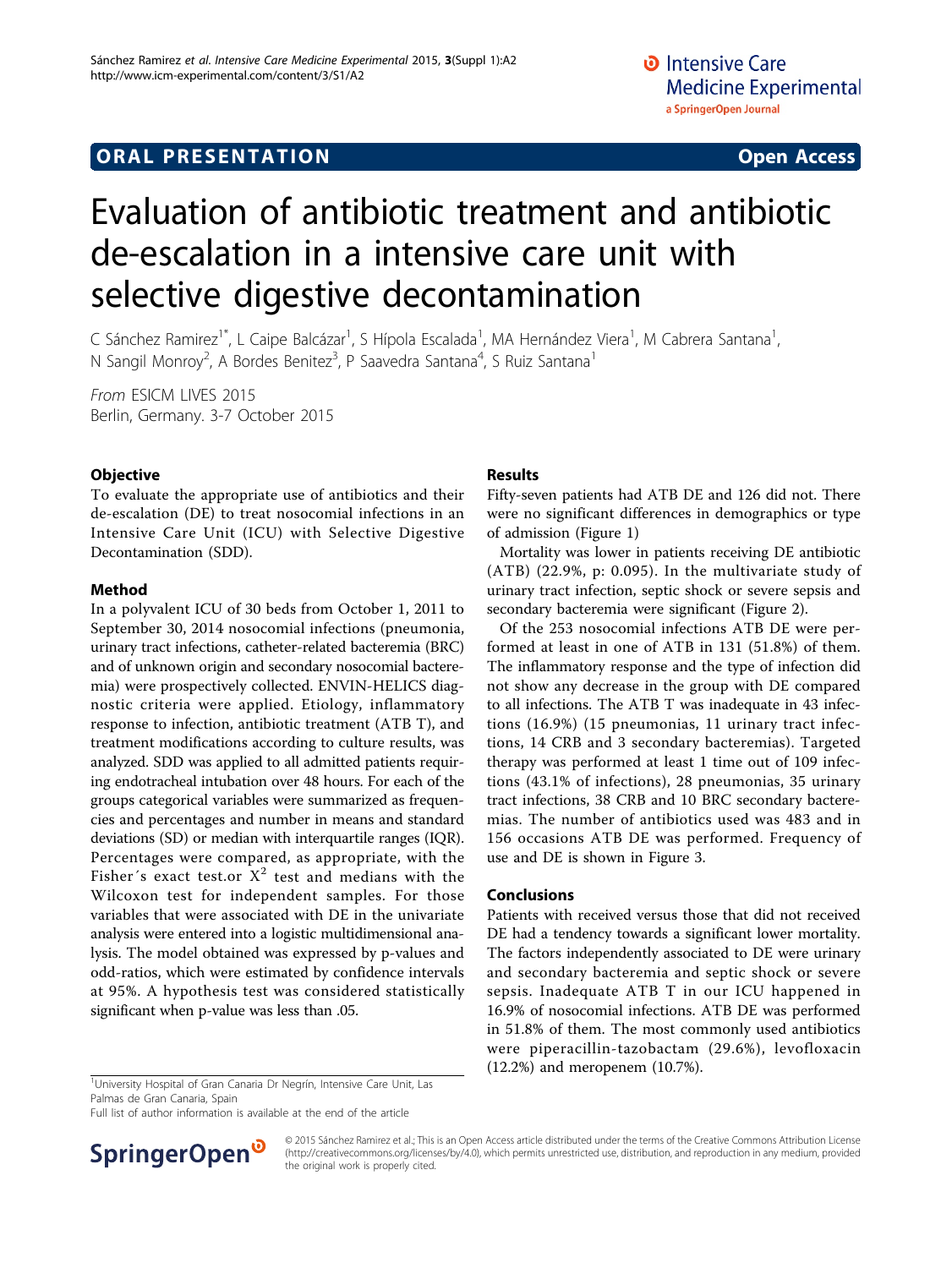<span id="page-1-0"></span>

|                                                                        | De-escalation    |                 | р          |
|------------------------------------------------------------------------|------------------|-----------------|------------|
|                                                                        | Si               | No              |            |
|                                                                        | $N = 57$         | $N = 126$       |            |
| Age, years                                                             | $58.3 \pm 17.2$  | $61.2 \pm 16.2$ | 260        |
| Male / Female, %                                                       | 68.4/31.6        | 61.1/38.9       | 342        |
| Apache-II                                                              | 19 (15 ; 26)     | 22 (17 : 29)    | .062       |
| Glasgow Coma Score                                                     | 14(8;15)         | 15(9;15)        | .653       |
| Traumátic patients, n (%)                                              | 9(15.8)          | 15 (11.9)       | .471       |
| ICU stay, days                                                         | 34.5(18.5; 41.5) | 30(16.5; 48)    | .806       |
| Deaths, n (%)                                                          | 8(22.9)          | 30 (39.0)       | .095       |
| Diabetes mellitus, n (%)                                               | 20(35.1)         | 37 (29.4)       | <b>439</b> |
| Coronary patients, n (%)                                               | 11(19.3)         | 19(15.1)        | 475        |
| Liver cirrhosis, n (%)                                                 | 2(3.5)           | 11(8.7)         | .351       |
| Renal failure, n (%)                                                   | 15(26.3)         | 32(25.4)        | .895       |
| COPD, n (%)                                                            | 8(14.0)          | 18(14.3)        | 964        |
| Emergency surgery, n (%)                                               | 24 (42.1)        | 33 (26.2)       | .031       |
| Immunosuppression, n (%)                                               | 5(8.8)           | 11(8.7)         | .993       |
| Neutropenia, n (%)                                                     | 1(1.8)           | 4(3.2)          | 1          |
| Parenteral nutrition, n (%)                                            | 13(22.8)         | 29 (23.0)       | .975       |
| Renal replacement therapy. n (%)                                       | 18 (31.6)        | 46 (36.5)       | .517       |
| Nosocomial pneumonia, n (%)                                            | 29 (50.9)        | 46 (36.5)       | .067       |
| Catheter related Bacteremias, n (%)                                    | 28 (49.1)        | 41 (32.5)       | .032       |
| Secondary bacteremias, n (%)                                           | 4(7.0)           | 30(23.8)        | .007       |
| Urinary infections, n (%)                                              | 10(17.5)         | 43(34.1)        | .022       |
| Inflammatory response                                                  |                  |                 | .015       |
| No                                                                     | 1(1.8)           | 9(7.1)          |            |
| Sepsis                                                                 | 11 (19.3)        | 44 (34.9)       |            |
| Severe sepsis                                                          | 4(7.0)           | 14(11.1)        |            |
| Septic Shock<br>N. number; COPD.;Chronic Obstructive Pulmonary Disease | 41 (71.9)        | 59 (46.8)       |            |

| Factor                                  | P    | OR (CI - 95%)       |
|-----------------------------------------|------|---------------------|
| Secondary bacteremia                    | .004 | 0.200(0.060; 0.670) |
| Septic Shock o Severe sepsis            | .009 | 3.936 (1.292; 12.0) |
| Urinary infection                       | .015 | 0.259(0.078; 0.856) |
| OR; Odds Ratio; CI: Confidence Interval |      |                     |